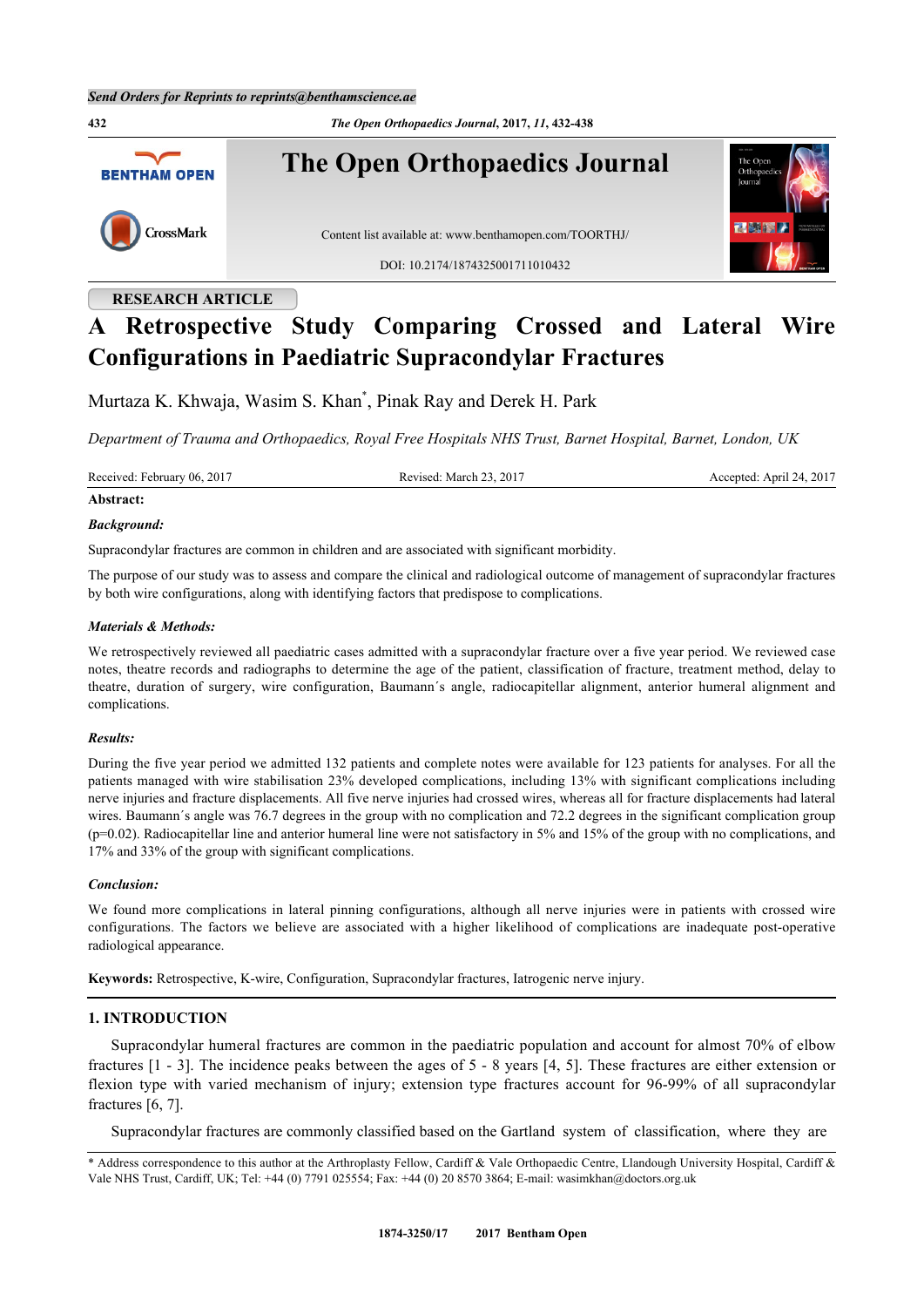divided into three types; Type I being non-displaced, Type II being displaced but with an intact posterior cortex and Type III being displaced and without any cortical contact [[4\]](#page-4-2), although there are more recent modifications [\[8](#page-4-6), [9](#page-4-7)]. Type I are generally treated nonoperatively in an above-elbow plaster cast with the elbow in 60-90 degrees flexion for three weeks with radiographs to check for displacements [[10](#page-4-8)]. Type II and Type III are generally managed with closed reduction and pinning in order to prevent malunion [[10\]](#page-4-8). Displaced supracondylar humeral fractures can present with vascular [[11,](#page-4-9) [12\]](#page-5-0) and/ or neurological [\[3](#page-4-1), [13](#page-5-1), [14](#page-5-2)] compromise in up to a fifth of cases.

Along with a posterior fat pad sign in Type I fractures, three radiographic parameters used to evaluate a supracondylar fracture are the Baumann's angle, anterior humeral line and radiocapitellar line [[15](#page-5-3)]. The Baumann's angle is around 75 degrees [[16\]](#page-5-4), and the anterior humeral and radiocapitellar lines should cross the capitellum through its middle third on a lateral x-ray [\[15](#page-5-3)] (Fig. **[1](#page-1-0)**).

<span id="page-1-0"></span>

**Fig. (1).** The radiographs show the calculation of Baumann's angle (**a**), and the assessment of the anterior humeral line (**b**) and the radiocapitellar line (**c**).

Percutaneous K-wiring is the most widely advocated method to stabilise displaced supracondylar fractures after reduction. There is no clear consensus on the configuration of K-wiring. Commonly used configurations include a crossed configuration with a medial and a lateral K-wire, and lateral configuration with two lateral K-wires [[17\]](#page-5-5) (Fig. **[2](#page-1-1)**). Both have advantages and disadvantages. The crossed wire configuration is biomechanically more stable, especially when resisting axial forces [\[18](#page-5-6) - [20](#page-5-7)]. Brauer *et al.* [[17\]](#page-5-5) conducted a systematic review showing a 58% lower risk of residual deformity or loss of reduction with the crossed wire configuration compared with the lateral configuration. The ulnar nerve however is at risk of iatrogenic injury from the medial K-wire [[18](#page-5-6), [21\]](#page-5-8). Brauer *et al.* [\[17\]](#page-5-5) also reported a five-fold risk of iatrogenic ulnar nerve injury with the crossed configuration as opposed to the lateral configuration. A further systematic review of randomized controlled trials comparing the two wire configurations in extension type Gartland type III fractures however found no difference in clinical or radiological outcomes [[22\]](#page-5-9).

<span id="page-1-1"></span>The purpose of our study was to assess and compare the clinical and radiological outcome of management of supracondylar fractures by both wire configurations, along with identifying factors that predispose to complications.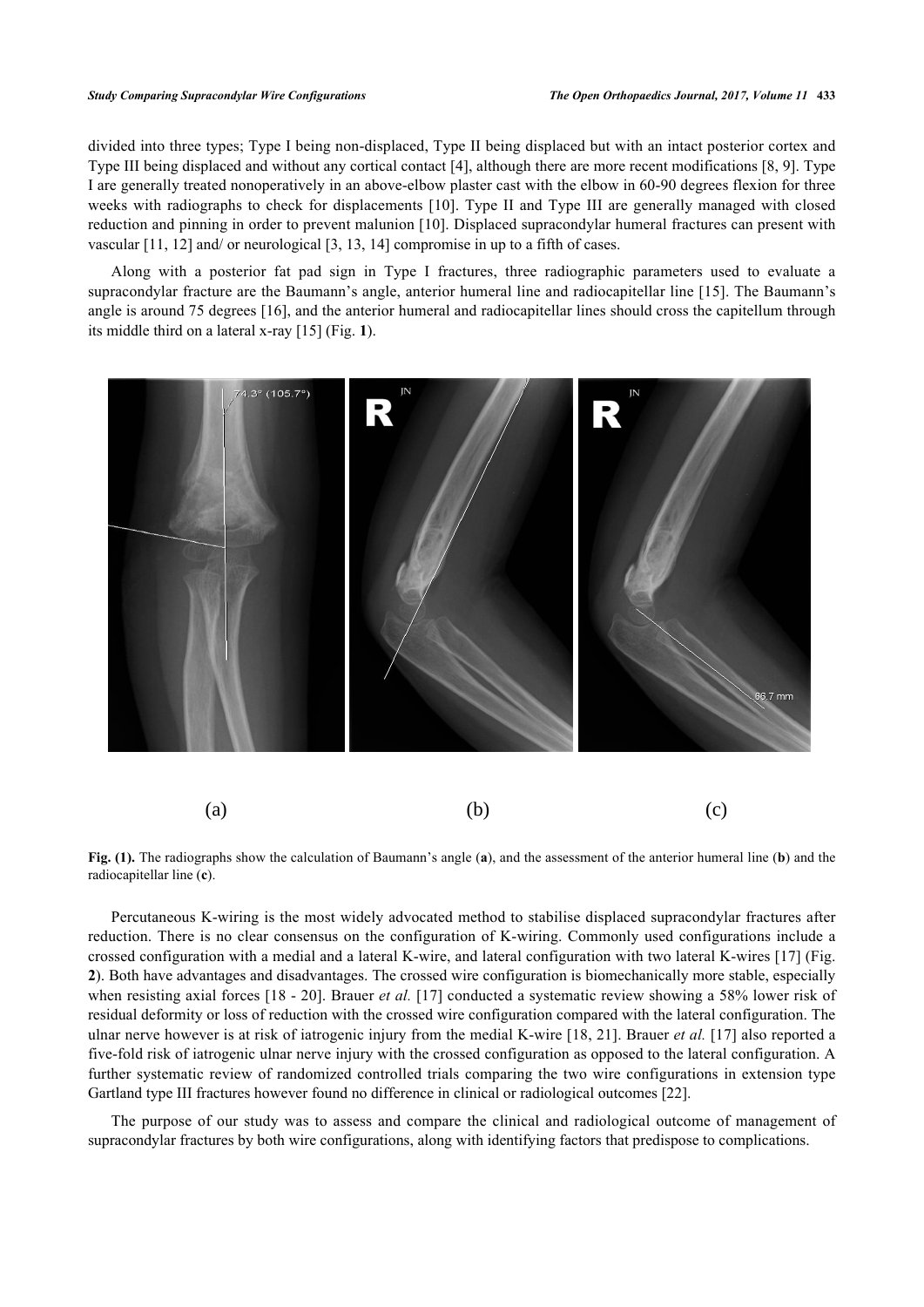

**Fig. (2).** Radiographs showing the crossed (**a**) and lateral (**b**) K-wire configuration.

## **2. MATERIALS AND METHODS**

We retrospectively reviewed all supracondylar fractures in children between the ages of 2-15 years old that were admitted to our unit between November 2009 and November 2014. We carried out a review of case notes and theatre records to determine the age of the patient, time to operation theatre and duration of surgery. We carried out a review of patients' radiographs to determine the type of Gartland fracture, Baumann's angle, radiocapitellar alignment and anterior humeral line post-intervention/surgery. Radiographs were also used to determine the type of wire configuration used. We performed students t-test for statistical analyses and a p value of <0.05 was considered significant.

### **3. RESULTS**

There were 132 patients with Gartland type II and type II fractures admitted to out unit over the five year period and complete notes were available for 123 patients. Out of 123 patients, 12 were managed nonoperatively, and 13 were managed with a manipulation under anaesthesia. None of these patients had any complications. All the remaining 98 patients were treated with K-wiring, either crossed or lateral. They had a mean age of 6.1 years (SD 2.6 years). These included 61 type II and 37 type III fractures. Fifty-nine patients were managed with crossed K-wires and 39 were managed with lateral K-wires. The ages and fracture types were not significantly different between the two wire configuration groups.

Out of these patients managed with wire stabilisation 23% (22 patients) developed complications, including 13% (13 patients) with significant complications including nerve injuries (five patients) and fracture displacements (four patients). Out of the five nerve palsies, two were ulnar nerve palsies, two were radial nerve palsies, and one was a median nerve palsy. The mean age, classification, time to theatre and duration of surgery were not significantly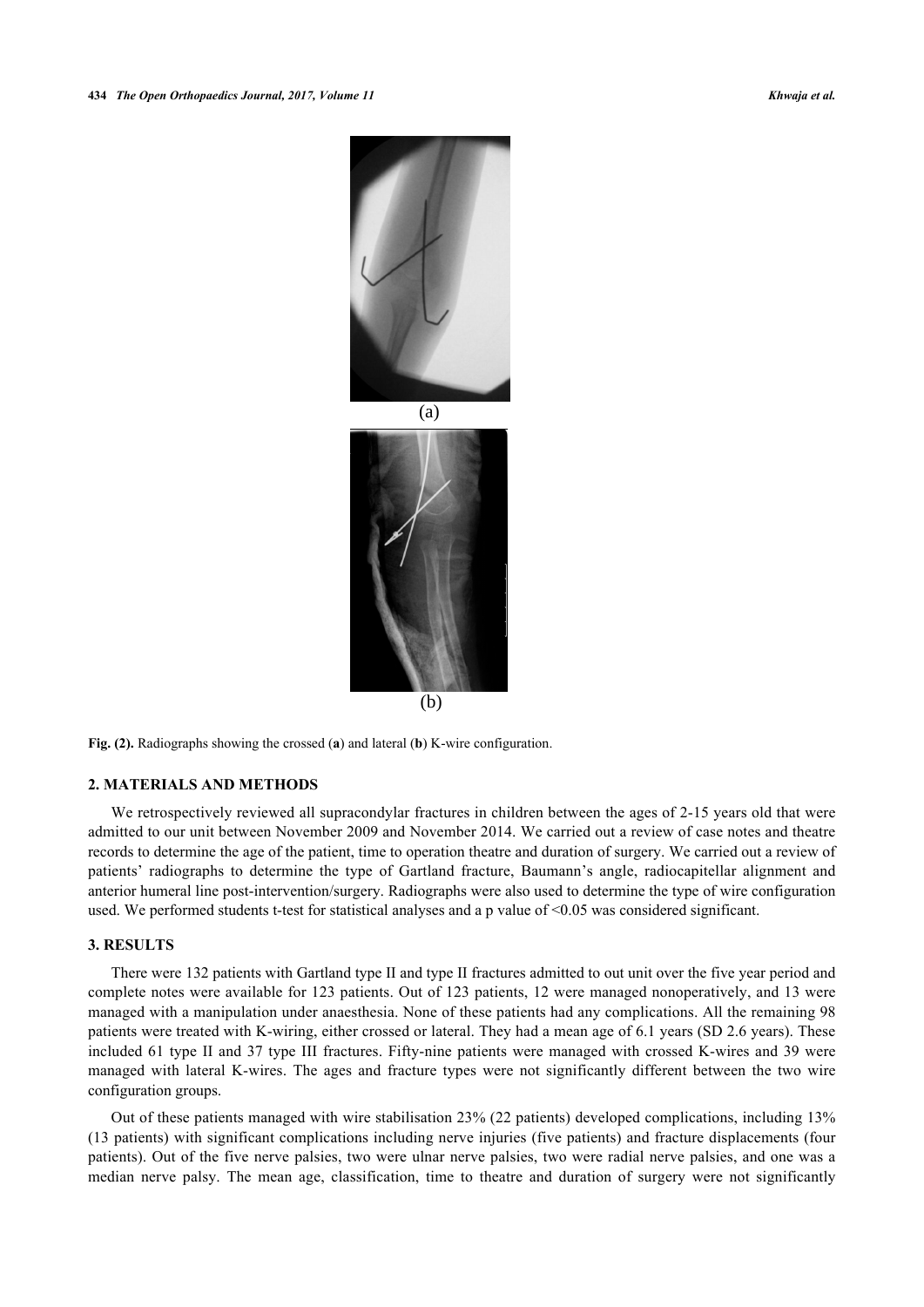different between the patients with and without complications ( $p > 0.05$ ). The rate of complications was not different between the two groups; 33% in lateral wire configuration compared with 26% in those treated with crossed wires. Five of the significant complication patients had lateral wire configuration whereas the other eight had crossed wires. All five nerve injuries had crossed wire configuration, whereas all four fracture displacements had lateral wire confirmation. The mean Baumann's angle was 76.7 degrees in the group with no complication and 72.2 degrees in the significant complication group ( $p=0.02$ ). The radiocapitellar line and anterior humeral line were not satisfactory in 5% and 15% of the group with no complications, and 17% and 33% of the group with significant complications.

# **4. DISCUSSION**

A systematic review [[22\]](#page-5-9) in 2012 looked at randomized controlled trials comparing efficacy of crossed versus lateral K-wire fixation in extension type Gartland type III fractures and identified four studies but none was level 1. In the first randomised controlled trial by Tripuraneni *et al.* [[23\]](#page-5-10) patients were randomized preoperatively but the final decision was up to the operating surgeon based on intraoperative findings. There was no blinding, and there were only 20 patients in each group with seven patients lost to follow-up. The authors performed intention-to-treat analyses and found no statistically significant difference in complication rates, range of motion, or radiographic alignment (Baumann's angle and humerocapitellar angle). The authors took steps to avoid iatrogenic nerve injuries. The ulnar nerve was palpated intraoperatively and if it easily subluxed anteriorly, medial pin placement was abandoned. In addition, medial K-wires were tested with a nerve stimulator as described by Wind *et al.* [\[24](#page-5-11)]. The authors reported one ulnar nerve injury in a patient that did not have intraoperative nerve excitability. The injury resolved after seven months. The second study was by Foead *et al.* [[25\]](#page-5-12) looking at 55 patients, but it lacked postoperative baseline radiological assessments and all reductions were assumed to be anatomical, limiting follow-up assessments. They reported an overall ulnar nerve iatrogenic injury rate of 12.72% consisting of five crossed configuration patients and two lateral configuration patients. This difference was not statistically significant. The authors also noted a radial nerve palsy in the lateral wire group postoperatively. The authors found no statistically significant difference in the alignment, range of movement or Baumann's angle between the two groups.

Two further randomised controlled trials were performed by Gaston *et al.* [[26\]](#page-5-13) and Kocher *et al.* [[27\]](#page-5-14) looking at 104 and 52 patients, respectively. Although both extended the elbow to over 90 degrees prior to inserting the medial K-wire to avoid injury to the ulnar nerve, only Kocher *et al.* made an incision over the medial epicondyle. Gatson *et al.*. treated four crossovers as intention-to-treat whereas Kocher *et al.* excluded crossovers. Both studies looked at ulnar nerve injuries and changes in Baumann's angle and humerocapitellar angle. Only Gatson *et al.* looked at range of movement and loss of carrying angle. Neither study found a significant difference in the clinical or radiological parameters between the two wire configurations. Although the definition for loss of reduction varied between the two studies, neither identified a difference between the wire configurations in relation to loss of reduction. Although Kocher *et al.* did not report any nerve injuries, Gaston *et al.* reported two cases with the crossed configuration. They report one case of 'tenting of the nerve' with incomplete recovery at three months follow-up, and one case of 'pin indenting the nerve' at 90 degrees of elbow flexion with complete recovery at three months.

Our results suggest that both wire configuration patters are valid but the complication profile varies. In our study fracture displacement was seen only with lateral wiring, and nerve injuries only seen with crossed wires. Our results support those of biomechanical studies [\[19,](#page-5-15) [21](#page-5-8), [28](#page-5-16)] and clinical reviews [\[17](#page-5-5)] showing the crossed configuration is a more stable construct. Our results also support a previous meta-analysis [\[29](#page-5-17)] looking at outcomes following lateral wire configuration showing a significantly higher risk of iatrogenic ulnar nerve injury compared with crossed wire configuration. No previous randomised controlled trial has however identified a significant difference in clinical or radiological outcome between the two wire configurations. Another important finding in our study was the statistically significant difference in the Baumann's angle in the group with no complication and the complication group. We also showed that the radiocapitellar line and anterior humeral line were not satisfactory in a higher proportion of patients in the group with significant complications. These findings highlight the need to obtain adequate reduction to reduce the chances of complications.

Our study has limitations. It is a retrospective study where the procedure as carried out by a number of different surgeons. We did not look at the three lateral wire configuration or K-wire sizes. There is some evidence that three lateral wires produce a more stable construct than two lateral wires [\[26](#page-5-13), [28\]](#page-5-16), and that 1.6mm wires provide more stability than 1.25mm wires in all configurations [[30](#page-5-18), [31](#page-5-19)]. Our findings nevertheless are supported by the broader literature and by biomechanical studies. Although there are four randomised controlled trials comparing the outcome of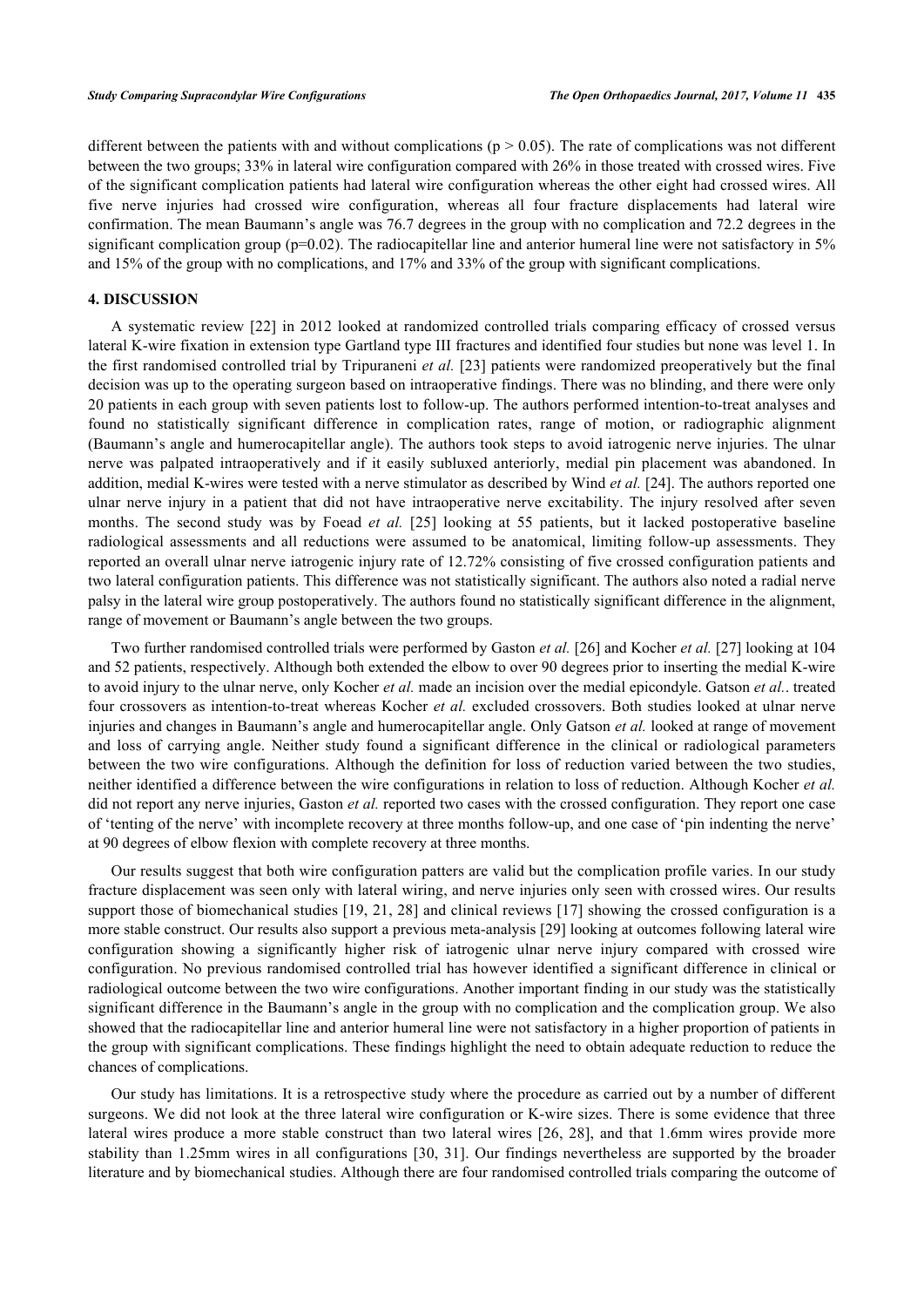crossed versus lateral K-wire configuration in supracondylar fracture that found no significant difference, they all have limitations [\[23](#page-5-10)].

## **CONCLUSION**

We found more complications in lateral pinning configurations, although all nerve injuries were in patients with crossed wire configurations. The factors we believe are associated with a higher likelihood of complications are inadequate post-operative radiological appearance. We suggest that future randomised controlled trials are sufficiently powered with larger patient numbers to detect significant differences in clinical and radiological outcomes.

#### **ETHICS APPROVAL AND CONSENT TO PARTICIPATE**

Not applicable.

## **HUMAN AND ANIMAL RIGHTS**

No Animals/Humans were used for studies that are base of this research.

#### **CONSENT FOR PUBLICATION**

Not applicable.

## **CONFLICT OF INTEREST**

The authors confirm that this article content has no conflict of interest.

# **ACKNOWLEDGEMENTS**

Declared none.

## **REFERENCES**

- <span id="page-4-0"></span>[1] Otsuka NY, Kasser JR. Supracondylar fractures of the humerus in children. J Am Acad Orthop Surg 1997; 5(1): 19-26. [\[http://dx.doi.org/10.5435/00124635-199701000-00003](http://dx.doi.org/10.5435/00124635-199701000-00003)] [PMID: [10797204\]](http://www.ncbi.nlm.nih.gov/pubmed/10797204)
- [2] Landin LA, Danielsson LG. Elbow fractures in children. An epidemiological analysis of 589 cases. Acta Orthop Scand 1986; 57(4): 309-12. [\[http://dx.doi.org/10.3109/17453678608994398\]](http://dx.doi.org/10.3109/17453678608994398) [PMID: [3788491](http://www.ncbi.nlm.nih.gov/pubmed/3788491)]
- <span id="page-4-1"></span>[3] Skaggs D, Pershad J. Pediatric elbow trauma. Pediatr Emerg Care 1997; 13(6): 425-34. [\[http://dx.doi.org/10.1097/00006565-199712000-00021](http://dx.doi.org/10.1097/00006565-199712000-00021)] [PMID: [9435010\]](http://www.ncbi.nlm.nih.gov/pubmed/9435010)
- <span id="page-4-2"></span>[4] Gartland JJ. Management of supracondylar fractures of the humerus in children. Surg Gynecol Obstet 1959; 109(2): 145-54. [PMID: [13675986\]](http://www.ncbi.nlm.nih.gov/pubmed/13675986)
- <span id="page-4-3"></span>[5] Korompilias AV, Lykissas MG, Mitsionis GI, Kontogeorgakos VA, Manoudis G, Beris AE. Treatment of pink pulseless hand following supracondylar fractures of the humerus in children. Int Orthop 2009; 33(1): 237-41. [\[http://dx.doi.org/10.1007/s00264-007-0509-4\]](http://dx.doi.org/10.1007/s00264-007-0509-4) [PMID: [18365192](http://www.ncbi.nlm.nih.gov/pubmed/18365192)]
- <span id="page-4-4"></span>[6] Cheng JC, Lam TP, Maffulli N. Epidemiological features of supracondylar fractures of the humerus in Chinese children. J Pediatr Orthop B 2001; 10(1): 63-7. [PMID: [11269814\]](http://www.ncbi.nlm.nih.gov/pubmed/11269814)
- <span id="page-4-5"></span>[7] Mahan ST, May CD, Kocher MS. Operative management of displaced flexion supracondylar humerus fractures in children. J Pediatr Orthop 2007; 27(5): 551-6.
	- [\[http://dx.doi.org/10.1097/01.bpb.0000279032.04892.6c](http://dx.doi.org/10.1097/01.bpb.0000279032.04892.6c)] [PMID: [17585266\]](http://www.ncbi.nlm.nih.gov/pubmed/17585266)
- <span id="page-4-6"></span>[8] Wilkins KE. The operative management of supracondylar fractures. Orthop Clin North Am 1990; 21(2): 269-89. [PMID: [2183131\]](http://www.ncbi.nlm.nih.gov/pubmed/2183131)
- <span id="page-4-7"></span>[9] Leitch KK, Kay RM, Femino JD, Tolo VT, Storer SK, Skaggs DL. Treatment of multidirectionally unstable supracondylar humeral fractures in children. A modified Gartland type-IV fracture. J Bone Joint Surg Am 2006; 88(5): 980-5. [\[http://dx.doi.org/10.2106/JBJS.D.02956\]](http://dx.doi.org/10.2106/JBJS.D.02956) [PMID: [16651572](http://www.ncbi.nlm.nih.gov/pubmed/16651572)]
- <span id="page-4-8"></span>[10] Omid R, Choi PD, Skaggs DL. Supracondylar humeral fractures in children. J Bone Joint Surg Am 2008; 90(5): 1121-32. [\[http://dx.doi.org/10.2106/JBJS.G.01354\]](http://dx.doi.org/10.2106/JBJS.G.01354) [PMID: [18451407](http://www.ncbi.nlm.nih.gov/pubmed/18451407)]
- <span id="page-4-9"></span>[11] Schoenecker PL, Delgado E, Rotman M, Sicard GA, Capelli AM. Pulseless arm in association with totally displaced supracondylar fracture. J Orthop Trauma 1996; 10(6): 410-5. [\[http://dx.doi.org/10.1097/00005131-199608000-00008](http://dx.doi.org/10.1097/00005131-199608000-00008)] [PMID: [8854319\]](http://www.ncbi.nlm.nih.gov/pubmed/8854319)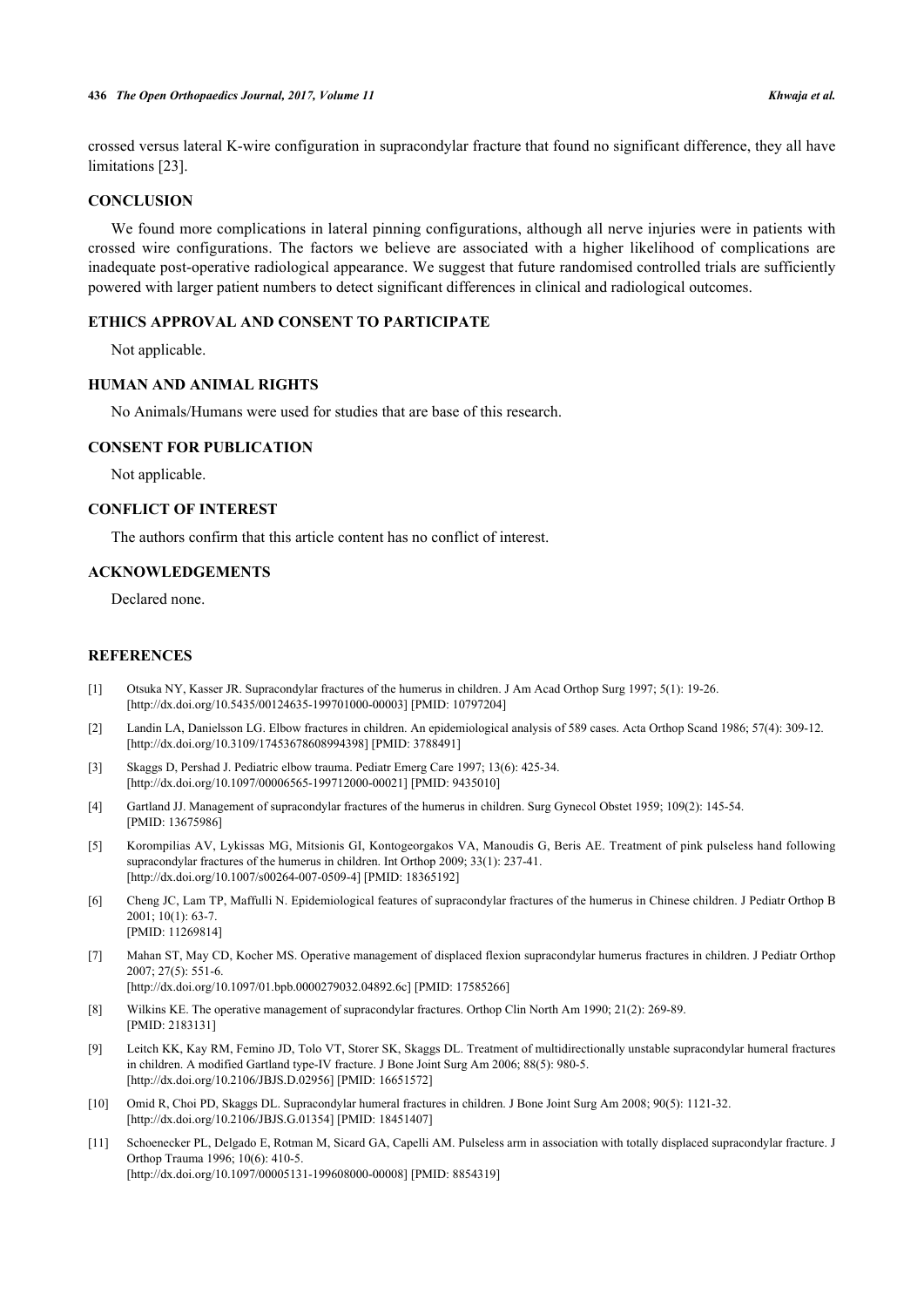- <span id="page-5-0"></span>[12] Shaw BA, Kasser JR, Emans JB, Rand FF. Management of vascular injuries in displaced supracondylar humerus fractures without arteriography. J Orthop Trauma 1990; 4(1): 25-9. [\[http://dx.doi.org/10.1097/00005131-199003000-00004](http://dx.doi.org/10.1097/00005131-199003000-00004)] [PMID: [2313426\]](http://www.ncbi.nlm.nih.gov/pubmed/2313426)
- <span id="page-5-1"></span>[13] Gosens T, Bongers KJ. Neurovascular complications and functional outcome in displaced supracondylar fractures of the humerus in children. Injury 2003; 34(4): 267-73. [\[http://dx.doi.org/10.1016/S0020-1383\(02\)00312-1\]](http://dx.doi.org/10.1016/S0020-1383(02)00312-1) [PMID: [12667778](http://www.ncbi.nlm.nih.gov/pubmed/12667778)]
- <span id="page-5-2"></span>[14] Lyons ST, Quinn M, Stanitski CL. Neurovascular injuries in type III humeral supracondylar fractures in children. Clin Orthop Relat Res 2000;  $(376): 62-7$ [\[http://dx.doi.org/10.1097/00003086-200007000-00010](http://dx.doi.org/10.1097/00003086-200007000-00010)] [PMID: [10906859\]](http://www.ncbi.nlm.nih.gov/pubmed/10906859)
- <span id="page-5-3"></span>[15] Beaty JH, Kasser JR, Eds. Rockwood and Wilkins' Fractures in Children. 7th ed. Philadelphia, USA: Lippincott Williams and Wilkins 2010.
- <span id="page-5-4"></span>[16] Worlock P. Supracondylar fractures of the humerus. Assessment of cubitus varus by the Baumann angle. J Bone Joint Surg Br 1986; 68(5): 755-7. [PMID: [3782238\]](http://www.ncbi.nlm.nih.gov/pubmed/3782238)
- <span id="page-5-5"></span>[17] Brauer CA, Lee BM, Bae DS, Waters PM, Kocher MS. A systematic review of medial and lateral entry pinning versus lateral entry pinning for supracondylar fractures of the humerus. J Pediatr Orthop 2007; 27(2): 181-6. [\[http://dx.doi.org/10.1097/bpo.0b013e3180316cf1\]](http://dx.doi.org/10.1097/bpo.0b013e3180316cf1) [PMID: [17314643](http://www.ncbi.nlm.nih.gov/pubmed/17314643)]
- <span id="page-5-6"></span>[18] Lyons JP, Ashley E, Hoffer MM. Ulnar nerve palsies after percutaneous cross-pinning of supracondylar fractures in childrens elbows. J Pediatr Orthop 1998; 18(1): 43-5. [\[http://dx.doi.org/10.1097/01241398-199801000-00009](http://dx.doi.org/10.1097/01241398-199801000-00009)] [PMID: [9449100\]](http://www.ncbi.nlm.nih.gov/pubmed/9449100)
- <span id="page-5-15"></span>[19] Lee SS, Mahar AT, Miesen D, Newton PO. Displaced pediatric supracondylar humerus fractures: biomechanical analysis of percutaneous pinning techniques. J Pediatr Orthop 2002; 22(4): 440-3. [\[http://dx.doi.org/10.1097/01241398-200207000-00005](http://dx.doi.org/10.1097/01241398-200207000-00005)] [PMID: [12131437\]](http://www.ncbi.nlm.nih.gov/pubmed/12131437)
- <span id="page-5-7"></span>[20] Zionts LE, McKellop HA, Hathaway R. Torsional strength of pin configurations used to fix supracondylar fractures of the humerus in children. J Bone Joint Surg Am 1994; 76(2): 253-6. [\[http://dx.doi.org/10.2106/00004623-199402000-00013](http://dx.doi.org/10.2106/00004623-199402000-00013)] [PMID: [8113261\]](http://www.ncbi.nlm.nih.gov/pubmed/8113261)
- <span id="page-5-8"></span>[21] Skaggs DL, Hale JM, Bassett J, Kaminsky C, Kay RM, Tolo VT. Operative treatment of supracondylar fractures of the humerus in children. The consequences of pin placement. J Bone Joint Surg Am 2001; 83-A(5): 735-40. [\[http://dx.doi.org/10.2106/00004623-200105000-00013](http://dx.doi.org/10.2106/00004623-200105000-00013)] [PMID: [11379744\]](http://www.ncbi.nlm.nih.gov/pubmed/11379744)
- <span id="page-5-9"></span>[22] Yousri T, Tarassoli P, Whitehouse M, Monsell F, Khan WS. Systematic review of randomized controlled trials comparing efficacy of crossed versus lateral K-wire fixation in extension type Gartland type III supracondylar fractures of the humerus in children. Ortop Traumatol Rehabil 2012; 14(5): 397-405. [\[http://dx.doi.org/10.5604/15093492.1005083\]](http://dx.doi.org/10.5604/15093492.1005083) [PMID: [23208931](http://www.ncbi.nlm.nih.gov/pubmed/23208931)]
- <span id="page-5-10"></span>[23] Tripuraneni KR, Bosch PP, Schwend RM, Yaste JJ. Prospective, surgeon-randomized evaluation of crossed pins versus lateral pins for unstable supracondylar humerus fractures in children. J Pediatr Orthop B 2009; 18(2): 93-8.
- <span id="page-5-19"></span><span id="page-5-18"></span><span id="page-5-17"></span><span id="page-5-16"></span><span id="page-5-14"></span><span id="page-5-13"></span><span id="page-5-12"></span><span id="page-5-11"></span>[\[http://dx.doi.org/10.1097/BPB.0b013e32832989ff\]](http://dx.doi.org/10.1097/BPB.0b013e32832989ff) [PMID: [19276994](http://www.ncbi.nlm.nih.gov/pubmed/19276994)] [24] Wind WM, Schwend RM, Armstrong DG. Predicting ulnar nerve location in pinning of supracondylar humerus fractures. J Pediatr Orthop
	- 2002; 22(4): 444-7. [\[http://dx.doi.org/10.1097/01241398-200207000-00006](http://dx.doi.org/10.1097/01241398-200207000-00006)] [PMID: [12131438\]](http://www.ncbi.nlm.nih.gov/pubmed/12131438)
	- [25] Foead A, Penafort R, Saw A, Sengupta S. Comparison of two methods of percutaneous pin fixation in displaced supracondylar fractures of the humerus in children. J Orthop Surg (Hong Kong) 2004; 12(1): 76-82. [\[http://dx.doi.org/10.1177/230949900401200114\]](http://dx.doi.org/10.1177/230949900401200114) [PMID: [15237126](http://www.ncbi.nlm.nih.gov/pubmed/15237126)]
	- [26] Gaston RG, Cates TB, Devito D, et al. Medial and lateral pin versus lateral-entry pin fixation for Type 3 supracondylar fractures in children: a prospective, surgeon-randomized study. J Pediatr Orthop 2010; 30(8): 799-806. [\[http://dx.doi.org/10.1097/BPO.0b013e3181f73d59\]](http://dx.doi.org/10.1097/BPO.0b013e3181f73d59) [PMID: [21102204](http://www.ncbi.nlm.nih.gov/pubmed/21102204)]
	- [27] Kocher MS, Kasser JR, Waters PM, *et al.* Lateral entry compared with medial and lateral entry pin fixation for completely displaced supracondylar humeral fractures in children. A randomized clinical trial. J Bone Joint Surg Am 2007; 89(4): 706-12. [\[http://dx.doi.org/10.2106/JBJS.F.00379](http://dx.doi.org/10.2106/JBJS.F.00379)] [PMID: [17403790\]](http://www.ncbi.nlm.nih.gov/pubmed/17403790)
	- [28] Lee YH, Lee SK, Kim BS, *et al.* Three lateral divergent or parallel pin fixations for the treatment of displaced supracondylar humerus fractures in children. J Pediatr Orthop 2008; 28(4): 417-22. [\[http://dx.doi.org/10.1097/BPO.0b013e318173e13d](http://dx.doi.org/10.1097/BPO.0b013e318173e13d)] [PMID: [18520276](http://www.ncbi.nlm.nih.gov/pubmed/18520276)]
	- [29] Woratanarat P, Angsanuntsukh C, Rattanasiri S, Attia J, Woratanarat T, Thakkinstian A. Meta-analysis of pinning in supracondylar fracture of the humerus in children. J Orthop Trauma 2012; 26(1): 48-53. [\[http://dx.doi.org/10.1097/BOT.0b013e3182143de0\]](http://dx.doi.org/10.1097/BOT.0b013e3182143de0) [PMID: [21909033](http://www.ncbi.nlm.nih.gov/pubmed/21909033)]
	- [30] Bloom T, Robertson C, Mahar AT, Pring M, Newton P. Comparison of supracondylar humerus fracture pinning when the fracture is not anatomically reduced. J Pediatr Orthop 2008; 28(7): 766-72. [\[http://dx.doi.org/10.1097/BPO.0b013e318186bdcd](http://dx.doi.org/10.1097/BPO.0b013e318186bdcd)] [PMID: [18812905](http://www.ncbi.nlm.nih.gov/pubmed/18812905)]
	- [31] Srikumaran U, Tan EW, Erkula G, Leet AI, Ain MC, Sponseller PD. Pin size influences sagittal alignment in percutaneously pinned pediatric